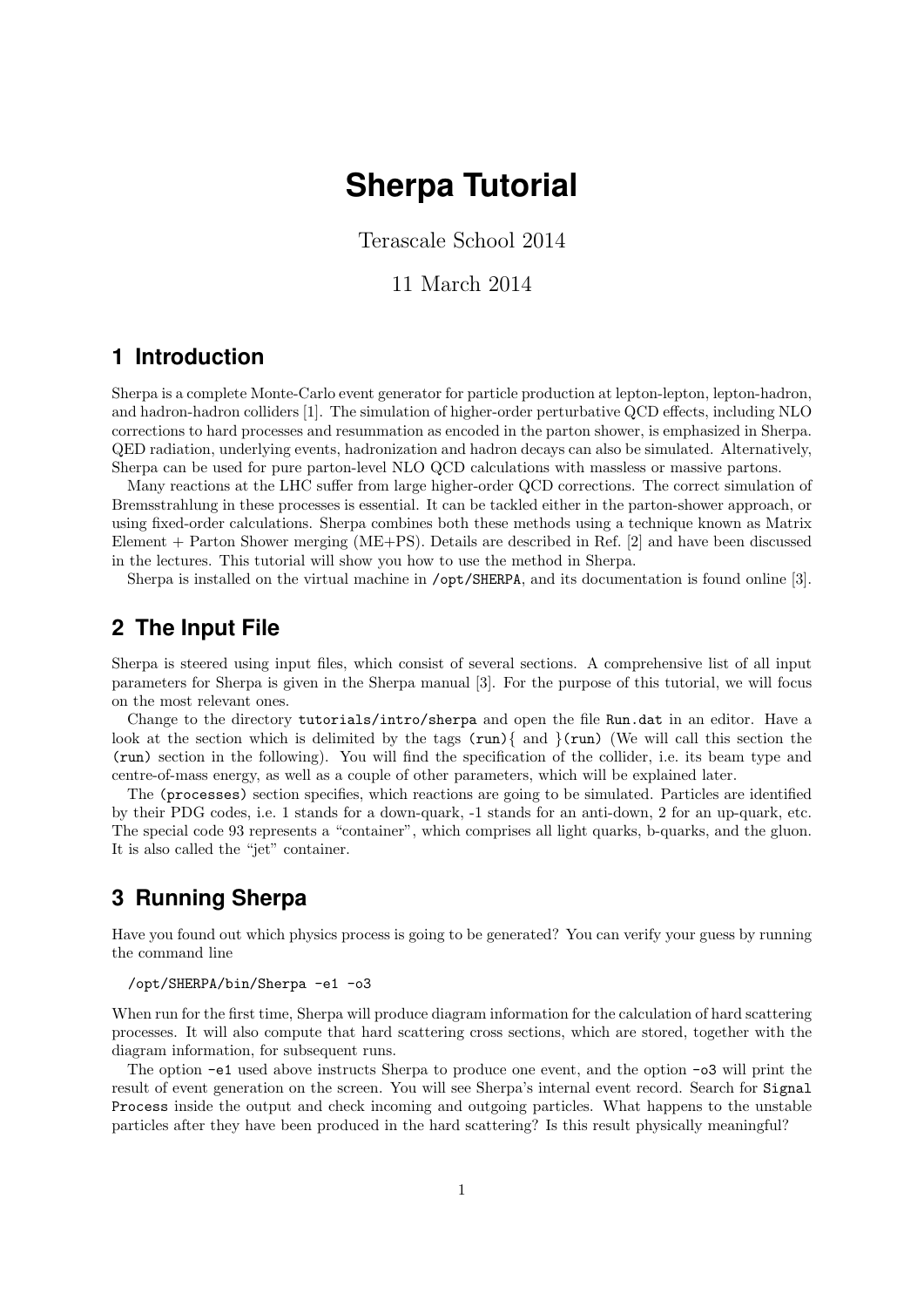Have a look at the Feynman diagrams, which contribute to the simulation of the hard process:

```
/opt/SHERPA/bin/plot_graphs.sh graphs/
firefox graphs/index.html
```
Are these the diagrams you expect to find? If not, which ones are missing? Can you find the setting in the runcard which restricts the set of diagrams?

### **4 Unstable particles**

Check the (run) section of the input file again. You will find the setting HARD DECAYS 1; which instructs Sherpa to automatically decay unstable particles. However, none of the particles produced in the hard scattering process is set unstable. Verify this by checking the screen output of Sherpa during runtime. Search for the 'List of Particle Data'.

Now that you know about the problem, you can remedy the situation by including the following line in the (run) section

```
STABLE[6] 0; STABLE[24] 0;
```
## **5 ME+PS merging**

The current runcard lets Sherpa generate events at lowest order in the strong coupling. To improve the description of real radiative corrections, we can include higher-multiplicity tree-level contributions in the simulation. This is done by changing the process specification

Process 93 93 -> 6 -6;

to

Process 93 93 -> 6 -6 93{1};

The last entry instructs Sherpa to produce up to one additional "jet" using hard matrix elements and combine the respective process with the leading-order process. This is known as Matrix Element  $+$ Parton Shower merging (ME+PS), or the CKKW method. The essence of the method is a separation of hard from soft radiative corrections, achieved using phase-space slicing by means of a variable called the jet criterion. The slicing parameter is called the merging cut.

Let us assume we want to classify jets of more than 20 GeV transverse momentum as hard. In Sherpa, the corresponding merging cut would be specified as

CKKW sqr(20/E\_CMS);

Therefore, the complete (processes) section for the merged event sample reads:

```
(processes){
  Process 93 93 -> 6 -6 93{1};
  CKKW sqr(20/E_CMS);
  Order_EW 0;
  End process;
}(processes);
```
If you like, you can have a look at the Feynman graphs again, which contribute to the ME+PS merged event sample. In this case, you should not remove the line Print Graphs graphs; from the (processes) section, and rerun the plot command from Sec. 3.

Run the new setup. Why does Sherpa compute another cross section?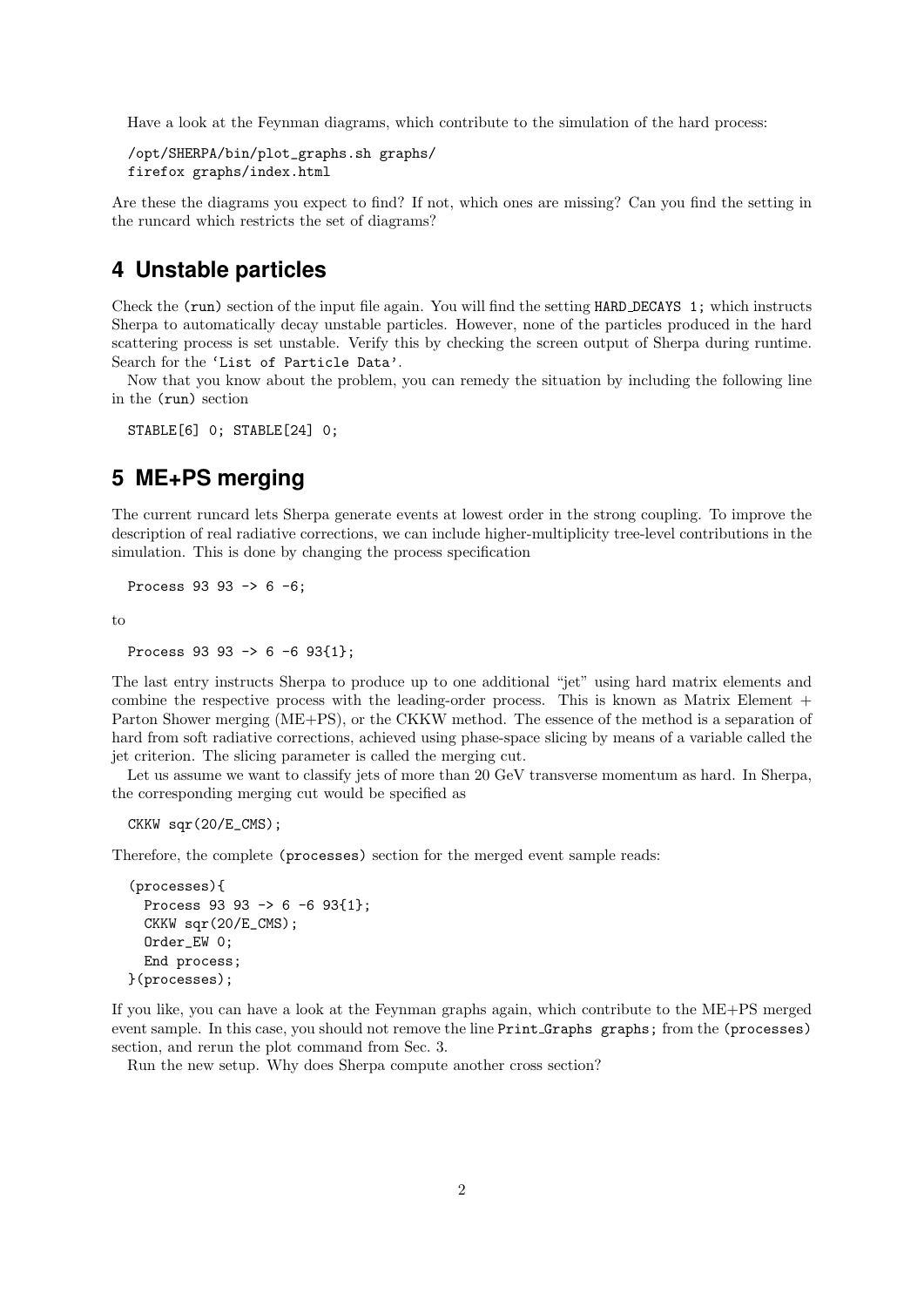### **6 Analyses**

By default, Sherpa does not store events. Run Sherpa with the following command to write out event files in HepMC format, which can subsequently be analyzed

/opt/SHERPA/bin/Sherpa EVENT\_OUTPUT=HepMC\_Short[events\_1j]

Sherpa will produce a gzipped file called events 1*j*.hepmc.gz, which can be processed with Rivet using the command

```
mkfifo events
gunzip -c events_1j.hepmc.gz > events \& \setminusrivet -a MC_TTBAR -H analysis_1j.aida events
```
The option  $-a$  MC\_TTBAR instructs Rivet to run a Monte-Carlo analysis of semileptonic  $t\bar{t}$  events, which will provide us with a few observables that can be used for diagnostic purposes. Using a fifo pipe to extract the compressed event file avoids having to expand this file on disk, which can take substantial time and would unnecessary take up storage space. This method will prove very useful in the tutorial on boosted final states.

You can display the results of this analysis using the command

```
rivet-mkhtml --cm --mc-errs analysis_1j.aida
firefox plots/index.html
```
Now it is your turn: Generate a separate event file without ME+PS merging and analyze it with Rivet. Compare the results to your previous analysis using rivet-mkhtml (Hint: You can specify multiple aida input files to rivet-mkhtml.) Do you observe any differences? Why?

## **7 Playing with the setup**

Here are a few suggestions to try if you have time left during the tutorial.

#### **7.1 Changing the functional form of scales**

You may have noticed the following line in the runcard

```
CORE_SCALE VAR{sqr(175)};
```
It invokes Sherpa's interpreter to compute the renormalization and factorization scale for the  $pp \to t\bar{t}$ production process as the mass of the top quark (Note that all scales have dimension  $\text{GeV}^2$ , hence the scale is squared using the sqr function).

You can change this to a different value. For example, you could use the invariant mass of the top quark pair:

```
CORE_SCALE VAR{Abs2(p[2]+p[3])};
```
Note that when you change the scale, the cross section will change and needs to be recomputed! You can instruct Sherpa not to pick up the old result and compute a new one by launching it with the commandline option -r Result NewScale. New cross section information will then be stored in the Results NewScale.db, while the old is still present in Results.db.

How do the observables change with the new scale and why? What is the effect of ME+PS merging when using this scale?

#### **7.2 Hadronization and underlying event**

So far, multiple parton interactions, which provide a model for the underlying event, have not been simulated. Also, hadronization has not been included in order to speed up event generation. You can enable both by removing or commenting the line

```
MI_HANDLER None; FRAGMENTATION Off;
```
How do the predictions for the observables change and why?